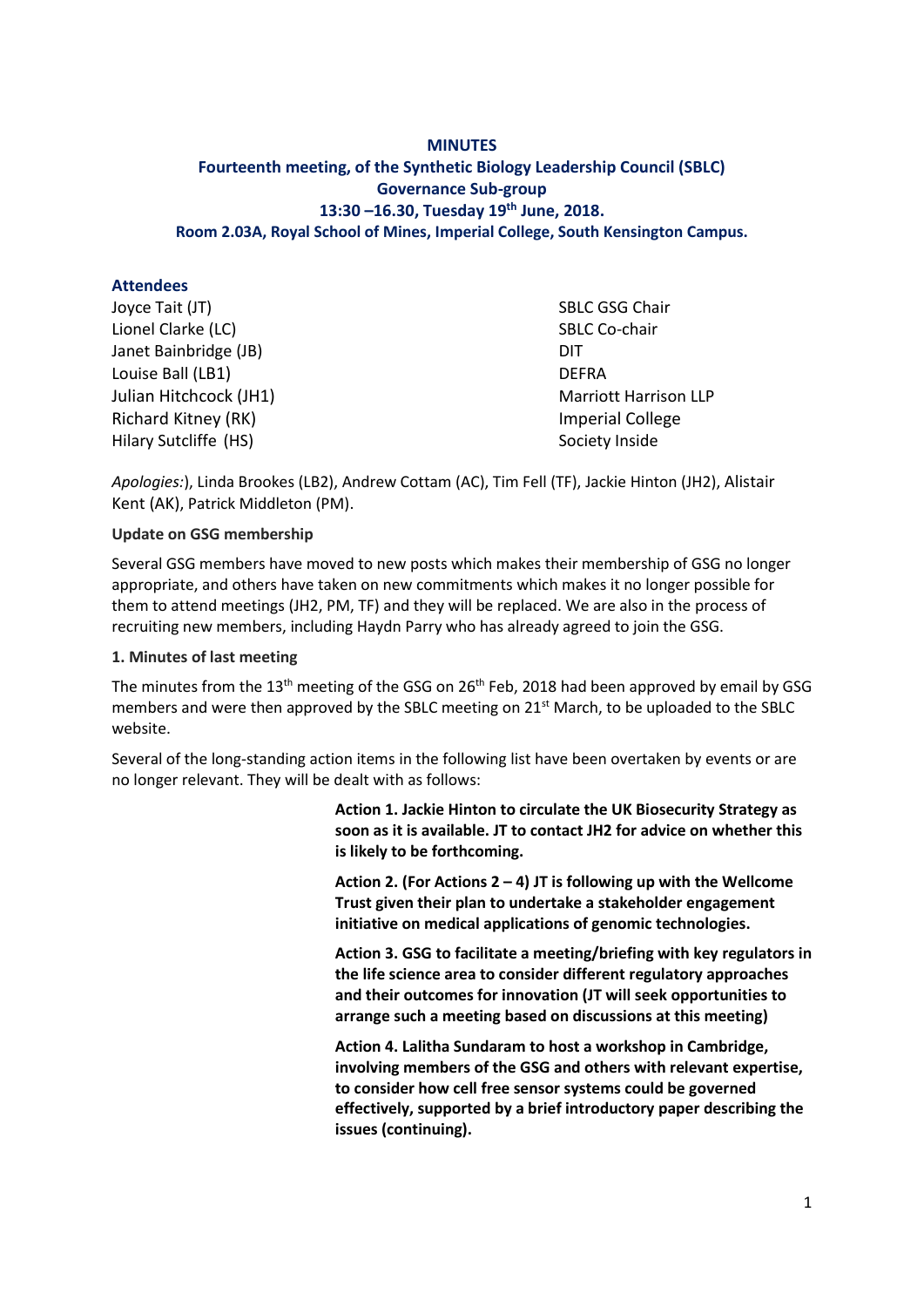### *Action items still outstanding from the GSG meeting of 26 th Feb:*

**Action 2 JT to invite somebody from BSI to the next GSG meeting to discuss how they would develop standards for this area (to be included in the next GSG meeting).**

**Action 3 MC to discuss with LB1 whether there are any useful contributions that the GSG could make to this discussion (Carried forward – LB1 to contact MC).**

**Action 4. JT to invite Jaco Westra to a future meeting (carried forward)**

### **2. Update on SBLC developments**

LC reported that the next meeting of the SBLC on 19<sup>th</sup> July will take stock of current developments, particularly any opportunities to contribute directly into any bioeconomy sector deal which may emerge following acceptance of the expected publication of the Bioeconomy Strategy and Delivery Plan.

Also SBLC has submitted an expression of interest to the Wave 3 Innovate UK programme, on the next level of translation to commercialisation.

Related to this a small group will be convened on 18<sup>th</sup> July to bring together outcomes from several meetings to determine the technical and governance ambitions for the next 5 years.

Items brought up in discussion included:

Concerns about the delay in publication of the bioeconomy strategy document.

Concern about the extent to which currently announced bioeconomy outputs are helping/ supporting the NHS and whether there will be new money available for other areas of the bioeconomy. LC was urged to raise the issue about boundaries between funding silos relevant to the bioeconomy at future meetings.

## **Action 1 LC to raise issues about funding silos at future SBLC meetings.**

**3. Reports on recent stakeholder engagement and argumentation training on new GM techniques.**

Two papers from BEIS and Sciencewise were tabled for this discussion:

- (i) Who's talking about non-human genome editing: mapping discussion in the UK (Paper 14.2); and
- (ii) Genome editing for human health: report of a round table to explore future public engagement priorities (Paper 14.3).

Diane Beddoes for the Sciencewise team has expressed an interest in receiving feedback from the GSG on these two reports and mentioned future plans to talk to policy leads in several government departments on cross-cutting issues and whether there is scope for a future public dialogue. She would also welcome advice on any policy leads that she should be talking to. Introducing the two reports JT referred to the interest in combining food and health-related issues because of perceived overlaps.

The GSG discussions related to both reports emphasised the need to enable small innovative companies to survive and thrive in these innovative technology areas. This point arose in the context of supporting public understanding that the greater the regulatory and other barriers experienced by companies, the more innovation is concentrated in the hands of large multinational companies.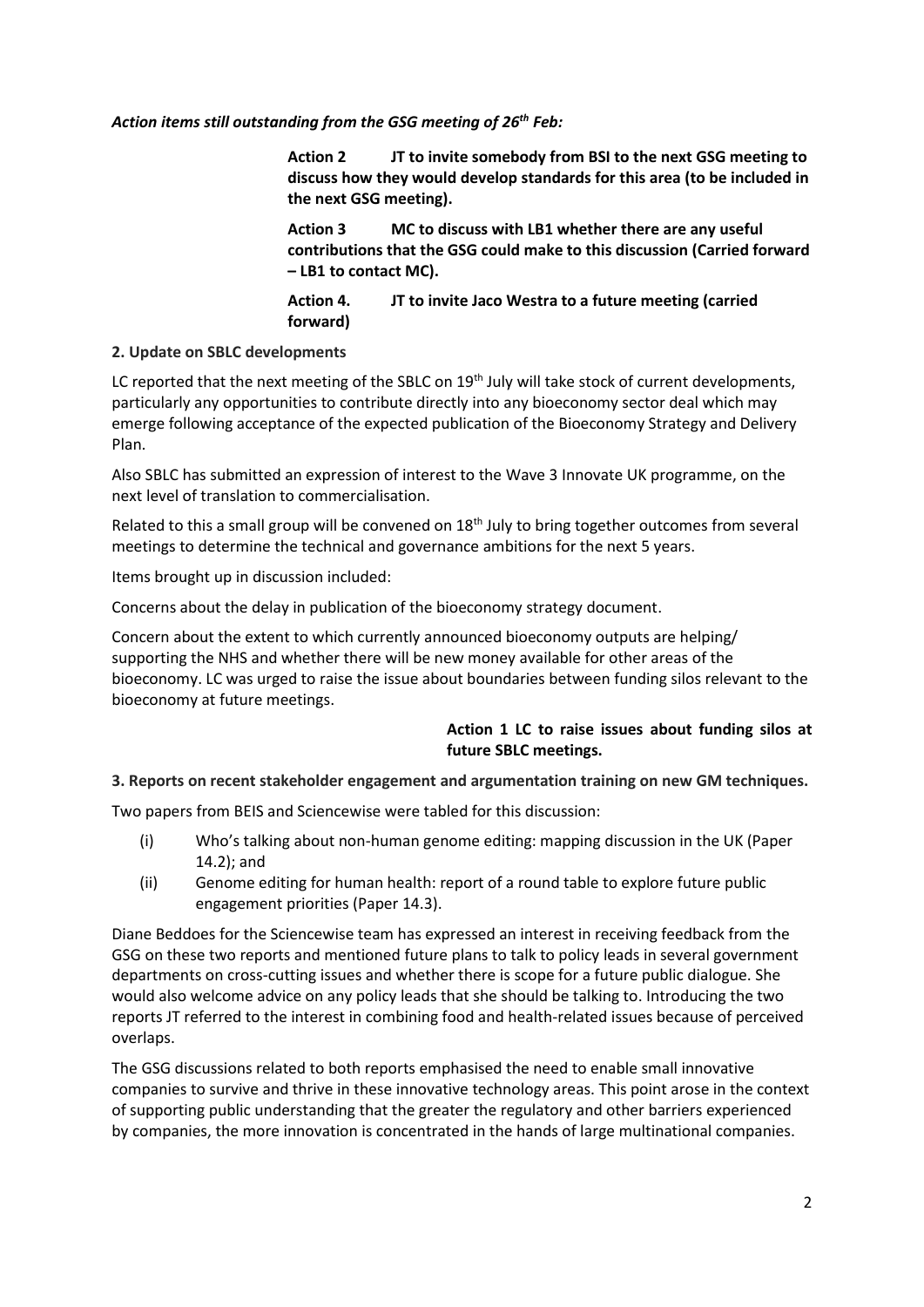### *Non-human applications*

For the paper on non-human applications, discussion focused on the three main recommendations in the report:

- 1. Build capacity for public discussion and debate;
- 2. Connect discussion to decision making; and
- 3. Hold open key moments.

Discussion included the question how genome editing (GE) is being defined and the extent to which it is being treated separately from broader issues related to synthetic biology:

- GE is just one core tool in a much broader genomic toolkit. From the synthetic biology (SB) perspective (that of the GSG) the questions are – can it deliver benefits, is there market pull and are there checks and balances in place to ensure safe and effective delivery? Then the interests of the SBLC are to ensure that as much value as possible arising from these new techniques is captured in the UK.
- The question was raised whether we should be discussing GE techniques themselves, or the novel products that will arise from their use. In the early research stages before it is clear what products will be developed then it is appropriate to focus on the basic technology with applications across the board. Once developments have progressed further downstream then it is better to shift to consideration of the eventual products.
- Several organic farming organisation leaders are beginning to think about how they could use GE and how to develop a multi-stakeholder strategy for its adoption by organic growers.
- Another important constituency of industry investors is considering aligning synthetic biology with artificial intelligence (AI) which will considerably expand the range of potential stakeholder perspectives.
- From the policy perspective, regulators are currently concentrating on GE rather than SB and in Europe the focus is on the technique itself rather than the products developed.
- The GSG has been discussing the question of stakeholder engagement for the last 5 years and saying that the time to have a discussion is when there are some potential applications to discuss and we are now approaching that time. We probably do need to work out how to describe GE as a basis for public discussion and it would be easier to discover whether citizens would be happy with GE per se, rather than considering the entire panoply of techniques that are covered by SB.
- The objective 'holding open key moments' seems related to the point in the second report on human health 'waiting for the policy moment' and in the case of non-health applications of GE, such a moment might be about to arise with the expected announcement on  $25<sup>th</sup>$  July from the European Court of Justice, advising the European Commission on the future regulation of GE. This may trigger an upsurge of public interest in GE.
- The public will focus not just on the technology itself but also on how it will be governed and it will be important to include this in the consultation.
- There are some urgent issues that go beyond stakeholder engagement that are holding up development of societally useful applications of GE. Many companies, particularly in the industrial biotechnology area, have products that have reached a key point in the development process where major investment is needed and they are reluctant to move forward without greater clarity on how this technology is going to be regulated. IP issues are also a major blockage.
- For stakeholder engagement, rather than focusing on GE itself, it would be better to consider major societal issues (e.g. climate change, healthy food, waste, soil health) and the extent to which GE could improve how we deal with such issues, alongside a range of other potential technology and societal options. The GSG suggests that Sciencewise could take a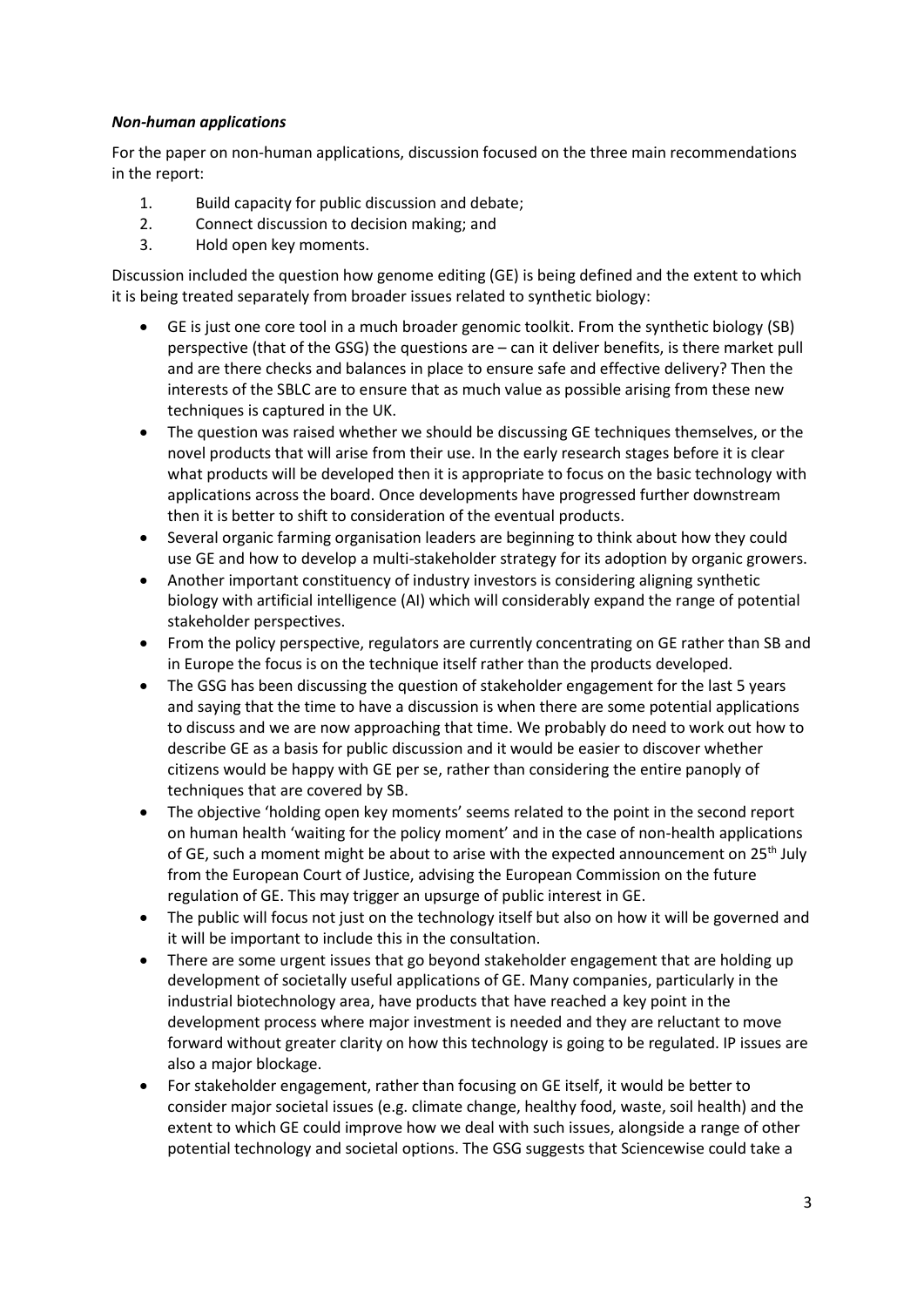lead on developing 6-10 such archetypal GE developments with potential contributions to meeting societal needs as a basis for future dialogue.

### *Human applications*

Discussion focused on the points in the section beginning on p 16 "What next for Sciencewise?"

- The report recommendations were seen as comparable with those being developed by other organisations, e.g. the Nuffield Council. Discussion covered contributions to the UK economy from such developments, going beyond engagement related issues, for example patent disputes related to CRISPR and the fact that data exclusivity can be more important than IP protection in these areas.
- The point about broadening the frame of reference was seen as particularly important, with a preference for referring to "benefits and risks" rather than the other way round.
- Most of our discussion focused on the proposal to cover humans, plants and animals in one overarching approach. This was seen as particularly tricky from a public perception point of view. For a variety of reasons public perception of health related applications of genomic technologies is generally positive, in contrast to the historic, more negative, ideologicallydriven perceptions of developments involving plants and animals, linked to the pre-existing GM debate. This was seen as potentially causing problems in discussions on health-related developments, but we also recognised that things have moved on since these ideological positions were formed in the 1990s and for many sectors of society, GM technologies have become normalised. However, we are also aware that companies and policy makers are often still influenced by an outdated understanding of public attitudes, leading to risk-averse decisions that could re-ignite a more ideologically driven dialogue. The proposed re-framing will therefore face different challenges in the contexts of health-related and other applications and we believe it is premature to move directly to combining them in a single framework. We would like to propose that Sciencewise could have an important role to play in getting the message cross to policy makers that there is a need particularly to re-position non-health related genomic-related technologies to create a supportive public environment for these innovations that more accurately reflects current evidence on their existing and potential societal benefits and relative safety.
- We noticed that gene drives are mentioned in this report but there is only one fleeting reference in the non-human report. In our experience, whether deliberately or through ignorance, some NGOs are generating confusion around the properties of CRISPR technologies generally by claiming that all CRISPR-related developments will have the negative perceived properties of a gene drive. Public engagement initiatives should take care to 'de-bunk' this particular myth.

### **Action 2. JT to send the GSG comments on these two papers to Diane Beddoes at Sciencewise.**

### *Argumentation training on new GM techniques***.**

Related to issues of stakeholder engagement, the paper for this item (paper 14.4) was an invitation from an anti-GM advocacy group to take part in training on how to respond to questions on "new GM techniques". It was brought to the attention of GSG members so that they would have an opportunity to join the discussion with a view to becoming better informed on the concerns of those approaching the technology from this perspective.

### **4. Update on UK and international regulatory developments**

### *EU regulatory developments*

LB1 began by commenting on the European Court of Justice announcement expected on the  $25<sup>th</sup>$ July. This is not expected to be an absolute conclusion; it will take a lot of unpicking, and the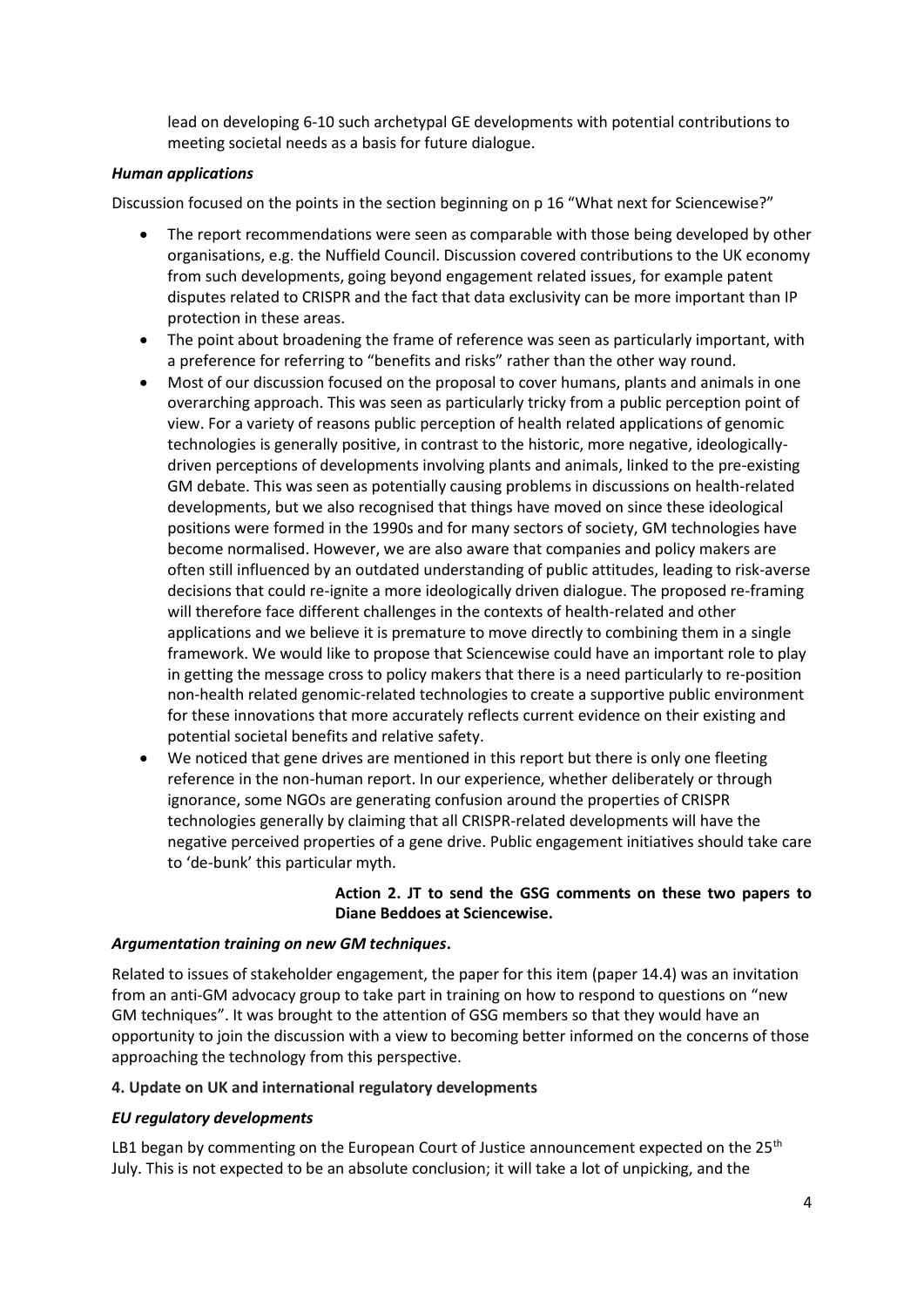European Commission is unlikely to act quickly. The UK government is also saying that this is something that will apply to us once it becomes EU law. Any UK-specific developments will be delayed till some time in the future, post-Brexit.

### *UN Convention on Biological Diversity (CBD)*

DEFRA are building up to the CBD Conference and Meeting of the Parties in November in Egypt and there is an intercession meeting taking place in July in Montreal to develop recommendations for discussion in Egypt. The Egypt meeting will then develop plans for the next two years. The GSG discussions focused on: digital sequencing and synthetic biology.

## *Digital sequencing*

The build-up to the discussion on digital sequences is still confused, with many very different views: producing countries in the developing world want this to be covered by the Nagoya Protocol whereas the user countries, including the UK, have concerns about how this would work so this may be a difficult discussion. The EU wants to understand what digital sequence information includes, e.g. does it extend to, e.g., photographs and birdsong. Most people agree that having digital sequence information is in itself important and don't want to do anything that compromises that through the Nagoya Protocol. This will lead to a recognition of the need for capacity building so that developing countries can make as much use of this technology as the developed countries. The discussion will then move on to whether, under the Nagoya Protocol, there is a need for prior informed consent before you can use such information. The pressure is for it not to be Nagoya but there has to be a proper discussion of the issues. Bringing in the issue of capacity building implies that it is relevant under the CBD but there are unlikely to be plans for an additional protocol to cover such issues. So far in the papers for the meeting there are no specific recommendations so the discussion is likely to be open-ended. There is general agreement that it is better if digital sequence information can be widely shared in order to support useful innovation. However, Brazil has already included digital sequence information in a prior informed consent agreement with individual researchers, on a project-by-project basis. The World Health Organisation has done some useful work on disease vectors and the costs to them of acquiring the sequence data for vaccines relevant to diseases of the developing world.

### *Synthetic biology*

The Ad Hoc Technical Expert Group (AHTEG) is horizon scanning new SB applications and the gene drive is the controversial issue, particularly the need for more research and guidance before there can be any environmental release, including field trials. The problem with this is that, if guidance is required, there is unlikely to be agreement on the guidance, and this will slow down decision making to the point of being a de facto ban on development of gene drives. The EU position is that it would oppose such an outcome, given that currently in the absence of a requirement for guidelines research and development on this technology can continue.

As regards genome editing there are a number of developments that will require careful consideration. The EU response is that we will need to be more specific about the applications and where there might be problems with decisions based on the pros and cons of the technology.

The UK (applicable to England only) has decided that gene edited Camelina being developed by Rothamsted Research in collaboration with French researchers will not be regulated as GM. This means that the developers can take forward development of the crop (currently taking place in France) with no requirement to make public the data from the field trials. As Camelina is not one of the major crop varieties there will also be no requirement to be registered through the plant variety recognition system.

In discussion it was proposed that It would be useful for SBLC to be able to use this as a case with which to build public confidence in gene editing technology, but the potential lack of openness